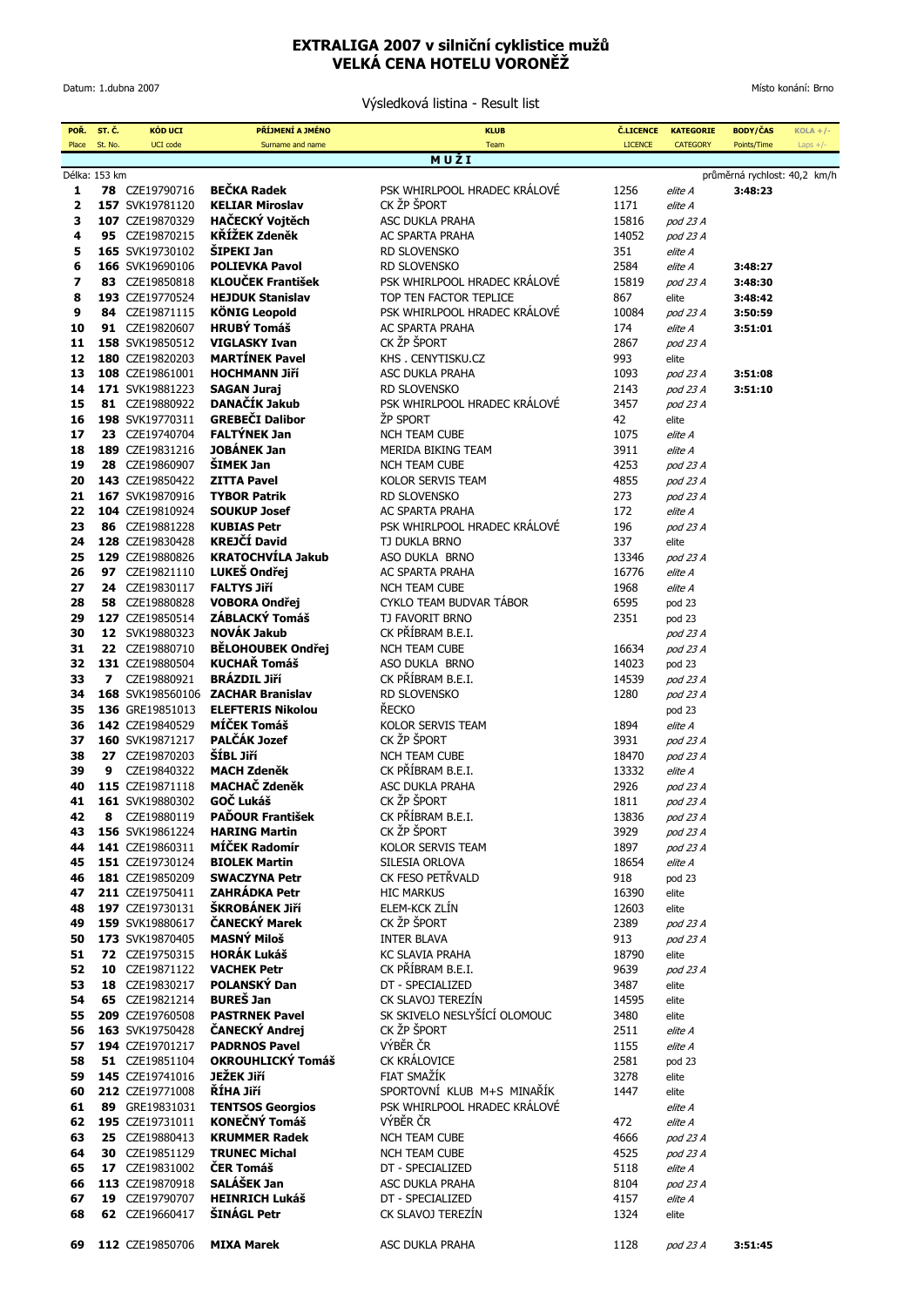| 70  |    | 39 CZE19880629                     | <b>JANOŠEK Tomáš</b>                             | TJ SLEZAN FRÝDEK - MÍSTEK             | 17161 | pod 23         | 3:51:53                  |
|-----|----|------------------------------------|--------------------------------------------------|---------------------------------------|-------|----------------|--------------------------|
| 71  |    | 132 CZE19881123                    | <b>MATĚJKA Marek</b>                             | TJ DUKLA BRNO                         | 17113 | pod 23         | 3:54:42                  |
| 72  |    | 204 CZE19790316                    | SLAVÍK Dušan                                     | ŠTROF TEAM                            | 17174 | elite          | 3:59:31                  |
|     |    |                                    |                                                  |                                       |       |                |                          |
| 73  |    | 71 CZE19730520                     | <b>KOPR Karel</b>                                | <b>KC SLAVIA PRAHA</b>                | 1690  | elite A        | 3:59:39                  |
| 74  |    | 74 CZE19840228                     | <b>JELÍNEK Pavel</b>                             | <b>KC SLAVIA PRAHA</b>                | 16937 | elite          |                          |
| 75  |    | 152 AUT19801016                    | <b>ZWURTSCHEK Mario</b>                          | SPORT NORA AUSTRIA                    |       | elite A        |                          |
| 76  |    | 6 CZE19870608                      | <b>HANSLIÁN Filip</b>                            | CK PŘÍBRAM B.E.I.                     | 15419 | pod 23 A       | 3:59:43                  |
| 77  |    | 184 CZE19770222                    | <b>GALATÍK Roman</b>                             | CK FRENŠTÁT p. R.                     | 13994 | elite          |                          |
|     |    |                                    |                                                  |                                       |       |                |                          |
| 78  |    | 73 CZE19810724                     | PTÁČNÍK Filip                                    | <b>KC SLAVIA PRAHA</b>                | 3003  | elite          |                          |
| 79  |    | 37 CZE19820403                     | <b>LUKOSZ Petr</b>                               | TJ SLEZAN FRÝDEK - MÍSTEK             | 15909 | elite          |                          |
| 80  |    | 200 CZE19780508                    | <b>MATOUŠEK Pavel</b>                            | TJ DUKLA BRNO                         | 12323 | elite          |                          |
| 81  |    | 186 CZE19830317                    | <b>KOCOUREK František</b>                        | SK SKIVELO NESLYŠÍCÍ OLOMOUC          | 666   | elite          |                          |
|     |    |                                    |                                                  |                                       |       |                |                          |
| 82  |    | 98 CZE19850514                     | <b>NESVEDA Jiří</b>                              | <b>AC SPARTA PRAHA</b>                | 3969  | pod 23 A       |                          |
| 83  |    | 202 CZE19781104                    | <b>CHADIM Michal</b>                             | TJ DUKLA BRNO                         | 15152 | elite          |                          |
| 84  |    | 208 CZE19730816                    | SLEZÁČEK Miroslav                                | ON ROAD RACING TEAM                   | 3575  | elite          |                          |
| 85  |    | 57 CZE19880512                     | <b>POHAN Jan</b>                                 | CYKLO TEAM BUDVAR TÁBOR               | 14646 | pod 23         |                          |
| 86  |    | 182 CZE19861115                    | <b>ZAPLETAL Petr</b>                             | Č.O.K.C. PROSTĚJOV                    | 16833 |                |                          |
|     |    |                                    |                                                  |                                       |       | pod 23         |                          |
| 87  |    | 150 CZE19790206                    | <b>TOMECEK Lubomír</b>                           | SILESIA ORLOVA                        | 5996  | elite          |                          |
| 88  |    | 102 CZE19720724                    | PUČELÍK Petr                                     | <b>AC SPARTA PRAHA</b>                | 789   | elite A        |                          |
| 89  |    | 100 CZE19801022                    | PEČENKA Martin                                   | AC SPARTA PRAHA                       | 404   | elite A        |                          |
| 90  |    | 147 CZE19830707                    | <b>BEZUNK Ondrej</b>                             | SILESIA ORLOVA                        | 114   | elite          |                          |
|     |    |                                    |                                                  |                                       |       |                |                          |
| 91  |    | 183 CZE19841231                    | PILČÍK Adam                                      | PELL'S TEAM                           | 13908 | elite          |                          |
| 92  |    | 116 CZE19821114                    | <b>BUČEK Karel</b>                               | TJ FAVORIT BRNO                       | 7250  | elite          |                          |
| 93  |    | 122 CZE19800530                    | <b>PETR Lukáš</b>                                | TJ FAVORIT BRNO                       | 2236  | elite A        |                          |
| 94  |    | 59 CZE19671129                     | <b>BĚHOUNEK Michal</b>                           | <b>VELOSERVIS TEAM</b>                | 4241  | elite          |                          |
|     |    |                                    |                                                  |                                       |       |                |                          |
| 95  |    | 146 CZE19870818                    | <b>TOMAN Jiří</b>                                | CK SILESIA ORLOVA                     | 1151  | pod 23         |                          |
| 96  |    | 29 CZE19871231                     | <b>TOTZAUER Přemysl</b>                          | <b>NCH TEAM CUBE</b>                  | 17023 | pod 23 A       |                          |
| 97  |    | 61 CZE19780610                     | SMUTNÝ Nikola                                    | <b>VELOSERVIS TEAM</b>                | 1436  | elite          |                          |
| 98  |    | 15 CZE19730915                     | <b>BLAHUT Radek</b>                              | DT - SPECIALIZED                      | 1079  | elite A        |                          |
|     |    | 207 CZE19801220                    | ŠNAJDR Jan                                       |                                       |       |                |                          |
| 99  |    |                                    |                                                  | <b>HIC MARKUS</b>                     | 17020 | elite          |                          |
| 100 | 69 | CZE19741016                        | <b>HANZELÍN Roman</b>                            | TRIATLON SPORT STUPNO                 | 6189  | elite          |                          |
| 101 | 20 | CZE19881222                        | <b>KULHAVÝ Tomáš</b>                             | DT - SPECIALIZED                      | 6665  | pod 23         | 4:03:11                  |
| 102 |    | 52 CZE19820429                     | <b>PROCHÁZKA Radek</b>                           | CK KRÁLOVICE                          | 7408  | elite A        | 4:08:05                  |
|     |    |                                    |                                                  |                                       |       |                |                          |
|     |    |                                    |                                                  |                                       |       |                |                          |
|     | 5  | CZE19840623                        | <b>STANĚK Lukáš</b>                              | CK PŘÍBRAM B.E.I.                     | 3466  | elite A        | <b>DNF</b>               |
|     |    | 11 CZE19880923                     | <b>DUDEK Tomáš</b>                               | CK PŘÍBRAM B.E.I.                     | 2119  | pod 23 A       | <b>DNF</b>               |
|     |    | 13 CZE19880324                     | <b>KLEIN Daniel</b>                              | SK TMK OSTRAVA o.s.                   | 15156 | pod 23         | <b>DNF</b>               |
|     |    | 14 CZE19870728                     | <b>KRÁTKÝ Josef</b>                              | ROSTEX - QUANTUM                      | 17194 | pod 23         | <b>DNF</b>               |
|     |    | 26 CZE19850808                     | <b>KRUPIČKA Martin</b>                           | <b>NCH TEAM CUBE</b>                  |       |                |                          |
|     |    |                                    |                                                  |                                       | 16606 | pod 23 A       | <b>DNF</b>               |
|     |    | 41 CZE19881121                     | TICHÝ Jan                                        | TJ SLEZAN FRÝDEK - MÍSTEK             | 16416 | pod 23         | <b>DNF</b>               |
|     | 49 | CZE19880509                        | <b>CHARVÁT Ondřej</b>                            | CK KRÁLOVICE                          | 18554 | pod 23         | <b>DNF</b>               |
|     | 60 | CZE19770318                        | <b>FIALA Jan</b>                                 | <b>VELOSERVIS TEAM</b>                | 1475  | elite          | <b>DNF</b>               |
|     | 99 | CZE19800923                        | PÁVEK Ondřej                                     | <b>AC SPARTA PRAHA</b>                | 4821  | elite A        | <b>DNF</b>               |
|     |    |                                    |                                                  |                                       |       |                |                          |
|     |    | 106 CZE19880724                    | <b>HAČECKÝ Martin</b>                            | <b>ASC DUKLA PRAHA</b>                | 14238 | pod 23 A       | <b>DNF</b>               |
|     |    | 114 CZE19840213                    | <b>ŠUBRT Pavel</b>                               | <b>ASC DUKLA PRAHA</b>                | 15831 | elite A        | <b>DNF</b>               |
|     |    | 117 CZE19840626                    | HLOUŠEK Jan                                      | TJ FAVORIT BRNO                       | 1094  | elite          | <b>DNF</b>               |
|     |    | 119 CZE19861207                    | <b>JOBÁNEK Matouš</b>                            | TJ FAVORIT BRNO                       | 7249  | pod 23         | <b>DNF</b>               |
|     |    |                                    |                                                  |                                       |       |                |                          |
|     |    | 120 CZE19870530                    | <b>CHYTIL Lukáš</b>                              | TJ FAVORIT BRNO                       | 8531  | pod 23         | DNF                      |
|     |    | 135 CZE19870329                    | <b>ZELINKA Ondřej</b>                            | ATLAS PERSONAL-ROMER'S H.B.           | 6596  | pod 23 A       | <b>DNF</b>               |
|     |    | 144 CZE19791230                    | <b>BOUŠKA JIří</b>                               | SPASTIC HANDICAP                      | 5959  | elite          | <b>DNF</b>               |
|     |    |                                    |                                                  |                                       |       |                |                          |
|     |    | 153 AUT19800610                    | <b>REDL Benhard</b>                              | UCT NIEDEROSTERREICH                  |       | elite A        | <b>DNF</b>               |
|     |    |                                    |                                                  |                                       |       |                |                          |
|     |    | 155 SVK19860813                    | ŠKVARKA Michal                                   | CK ŽP ŠPORT                           | 1326  | pod 23 A       | <b>DNF</b>               |
|     |    | 162 SVK19830808                    | <b>WIEZIK Maroš</b>                              | CK ŽP ŠPORT                           | 2528  | elite A        | <b>DNF</b>               |
|     |    | 169 SVK19840904                    | FREIVOLT Štefan                                  | RD SLOVENSKO                          | 622   | elite A        | <b>DNF</b>               |
|     |    | 172 SVK19840310                    | GAJDOŠÍK Štefan                                  | <b>RD SLOVENSKO</b>                   | 223   | elite A        | <b>DNF</b>               |
|     |    |                                    |                                                  |                                       |       |                |                          |
|     |    | 175 SVK19880217                    | <b>JÁNOŠ Michal</b>                              | <b>INTER BLAVA</b>                    | 3292  | pod 23 A       | DNF                      |
|     |    | 185 CZE19881114                    | <b>HELCEL Martin</b>                             | M H BIKE KLUB O.S.                    | 19081 | pod 23         | <b>DNF</b>               |
|     |    | 187 CZE19690611                    | <b>MIROŠOVSKÝ JIří</b>                           | TJ ZČE CYKLISTIKA PLZEŇ               | 17796 | elite          | <b>DNF</b>               |
|     |    | 188 CZE19671030                    | <b>ČERMÁK Petr</b>                               | TJ ZČE CYKLISTIKA PLZEŇ               | 15287 | elite          | <b>DNF</b>               |
|     |    | 190 CZE19790913                    | <b>CHYBA Jiří</b>                                | FIAT SMAŽÍK                           | 6706  | elite          | <b>DNF</b>               |
|     |    |                                    |                                                  |                                       |       |                |                          |
|     |    | 191 CZE19820328                    | <b>ZEMAN Miroslav</b>                            | FIAT SMAŽÍK                           | 16220 | elite          | <b>DNF</b>               |
|     |    | 192 CZE19871012                    | <b>BORUCH Petr</b>                               | TJ LOKOMOTIVA PARDUBICE               | 17355 | pod 23         | <b>DNF</b>               |
|     |    | 196 CZE19790523                    | <b>KRAMÁR David</b>                              | VÝBĚR ČR                              | 17232 | elite A        | <b>DNF</b>               |
|     |    | 199 CZE19781125                    | <b>HEGNER Soběslav</b>                           | TJ DUKLA BRNO                         | 11425 | elite          | <b>DNF</b>               |
|     |    |                                    |                                                  |                                       |       |                |                          |
|     |    | 201 CZE19780528                    | <b>POHANKA Libor</b>                             | TJ DUKLA BRNO                         | 10843 | elite          | <b>DNF</b>               |
|     |    | 203 CZE19790706                    | <b>STUPKA Ondřej</b>                             | TJ DUKLA BRNO                         | 3930  | elite          | <b>DNF</b>               |
|     |    | 205 CZE19790512                    | <b>TICHÝ Petr</b>                                | SK SKIVELO NESLYŠÍCÍ OLOMOUC          | 1918  | elite          | DNF                      |
|     |    | 206 CZE19850905                    | <b>NOVÁK Petr</b>                                | TJ FAVORIT BRNO                       |       | pod 23         | <b>DNF</b>               |
|     |    | 210 CZE19740129                    | <b>HOVORKA Petr</b>                              | <b>HIC MARKUS</b>                     | 17019 |                |                          |
|     |    |                                    |                                                  |                                       |       | elite          | <b>DNF</b>               |
|     |    | 213 CZE19800622                    | <b>PROKOP Miloš</b>                              | TJ FAVORIT BRNO                       |       | elite          | <b>DNF</b>               |
|     |    | 214 CZE19700919<br>215 CZE19770202 | <b>SUCHARDA Pavel</b><br><b>PROKOP Rostislav</b> | <b>SKC BRNO</b><br><b>XCR SVORADA</b> | 341   | elite<br>elite | <b>DNF</b><br><b>DNF</b> |

počet startujících: 140